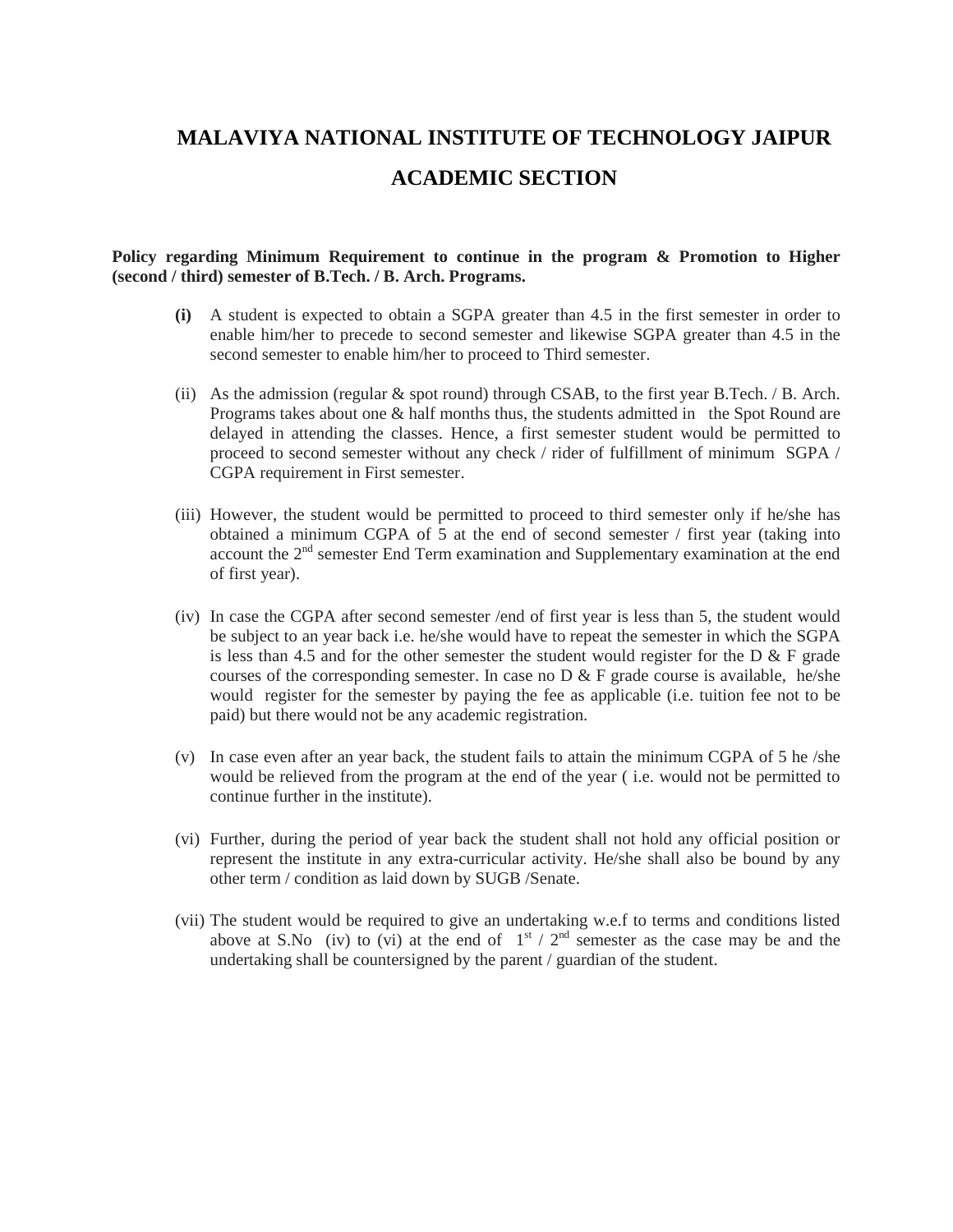## **UNDERTAKING**

I Mr/Ms <**Name of the student** > S/o,D/o,----------------------- Student ID. -------------------------- ------- Progarm----------- Department-----------------------------hereby state that:

- 1) I fully understand that my promotion to  $2<sup>nd</sup>$  semester is subject to the condition that I shall attain a minimum CGPA of 5 after second semester(including supplementary examinations).
- 2) I am also aware that in case I fail to fulfill the stipulated criteria, I shall be subject to an year back and would be promoted to  $3<sup>rd</sup>$  semester only after I have repeated the semester(s) in which I have attained SGPA less that equal to 4.5 .
- 3) I also comprehend that In case I fail to attain the required CGPA even after the completion of my year back, I shall be terminated from my enrolled program automatically and I shall not lay any claim for the same.

\_\_\_\_\_\_\_\_\_\_\_\_\_\_\_\_\_\_\_ \_\_\_\_\_\_\_\_\_\_\_\_\_\_\_\_\_\_\_

\_\_\_\_\_\_\_\_\_\_\_\_\_\_\_\_\_\_\_ \_\_\_\_\_\_\_\_\_\_\_\_\_\_\_\_\_\_\_

**Signature of the student Signature of the Parent/ Guardian** 

Date : Date : Place : Place :

Name of the student Name of the Parent/ Guardian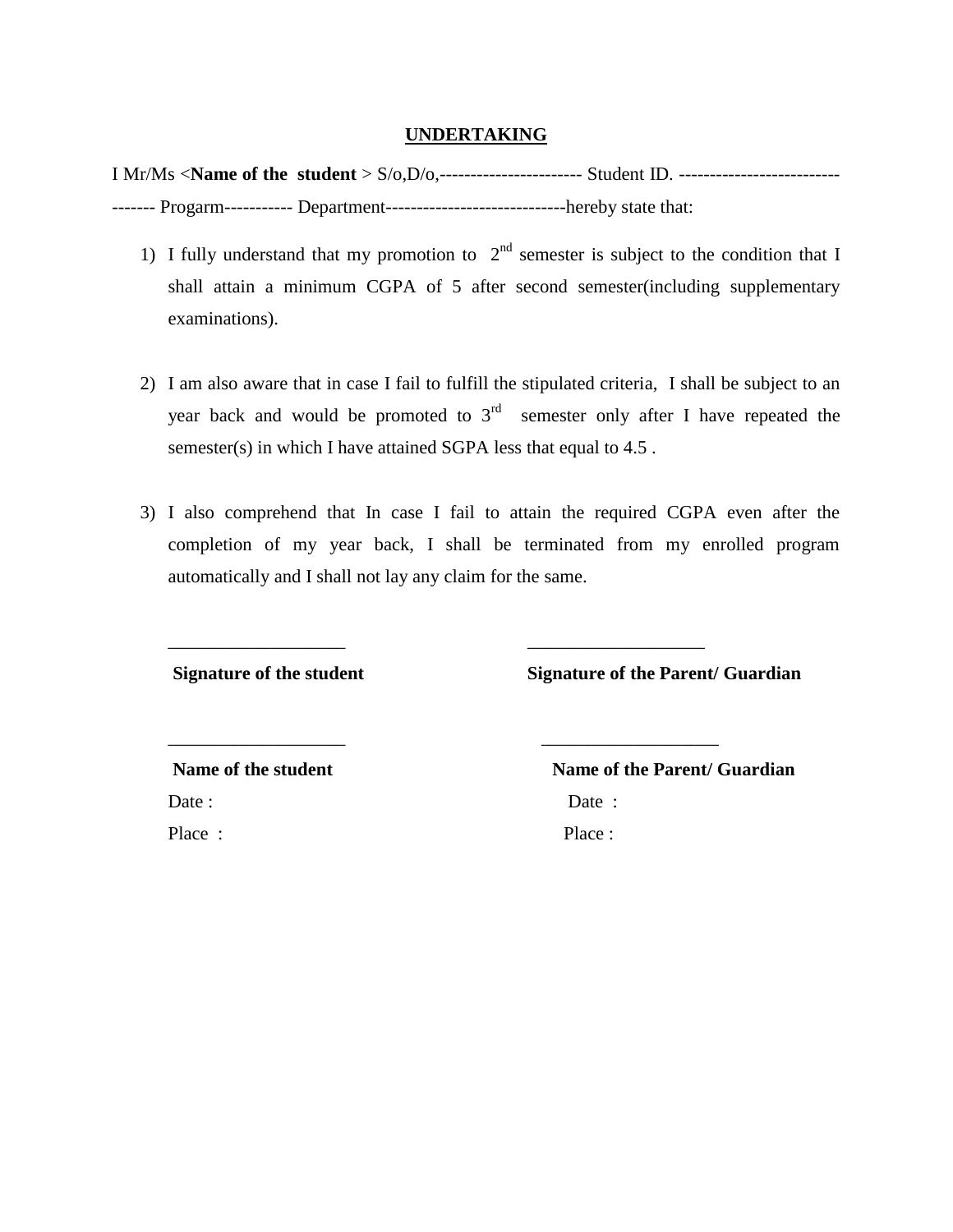**(A) Policy regarding Minimum Requirement to continue in the program & Promotion to Higher (beyond third) semester of B.Tech. / B. Arch. Programs.**

| <b>SNo</b>          | <b>SGPA</b> in last sem /<br><b>CGPA</b>                       | <b>Action to be taken</b>                                                                                                                                                                                                                                                                                                                                                                                                                                                                                                                                                                                                                                                                                                                                                                                                                                                                                                                                                                                                                                    |
|---------------------|----------------------------------------------------------------|--------------------------------------------------------------------------------------------------------------------------------------------------------------------------------------------------------------------------------------------------------------------------------------------------------------------------------------------------------------------------------------------------------------------------------------------------------------------------------------------------------------------------------------------------------------------------------------------------------------------------------------------------------------------------------------------------------------------------------------------------------------------------------------------------------------------------------------------------------------------------------------------------------------------------------------------------------------------------------------------------------------------------------------------------------------|
| $\mathbf{1}$        | $SGPA \leq 4.5$<br>$\&$<br>CGPA < 4.5                          | i. Declared failed.<br>i.<br>Not promoted to next semester and would have to repeat the<br>previous semester in which he failed, subsequently. The student<br>will proceed further only after he/she has repeated the semester in<br>which he/she has failed and until he /she fulfills the requirement of<br>$SGPA > 4.5$ and $CGPA > 5.0$ as per clause 13.4. These students<br>would be subject to an year back.<br>ii. The student will compulsorily register for backlogs (if being offered)<br>of corresponding semesters, in the coming semester.<br>iii. The student shall also register for improvement in courses (if<br>offered) with D grade<br>iv. Maximum No of theory subjects the student can register in the coming<br>semester is 6.                                                                                                                                                                                                                                                                                                       |
| $\overline{2}$<br>3 | $SGPA \leq 4.5$<br><b>or</b><br>CGPA < 5<br>(but above $4.5$ ) | i) Declared Academically Deficient<br>ii) The student can proceed to higher semester based on the<br>recommendations of the APEC & DUGC with the reduced load of that                                                                                                                                                                                                                                                                                                                                                                                                                                                                                                                                                                                                                                                                                                                                                                                                                                                                                        |
|                     | <b>OR</b>                                                      | semester and max. of 6 theory subjects in that semester.(including<br>backlog courses)<br>iii) The student will compulsorily register for the subjects in which he has<br>obtained F grades in previous corresponding semesters.<br>iv) The DUGC & APEC shall consider the performance / existing<br>SGPA/CGPA of the student and advise the student for<br>registering in specific number of the 'D Grades' courses (if                                                                                                                                                                                                                                                                                                                                                                                                                                                                                                                                                                                                                                     |
|                     | SGPA $>4.5$ &<br>CGPA < 5<br>(but above $4.5$ )                | offered).<br>v) Considering the S.No (iii) $\&$ (iv) above (in category 2) the student shall<br>register for remaining courses (max. capping 6 theory subjects) of<br>current semester, after registering for $D \& F$ grade courses of previous<br>semesters as applicable.<br>vi) In case the number of $F \& D$ grade courses of previous<br>semesters for which a student registers are more than 6 i.e. the<br>students has not registered in any of the course of current<br>semester the student will be subject to an year back.<br>If the student remains academically deficient even in the next<br>vii)<br>semester, APEC & DUGC may advise the student to register for<br>previous backlog courses and not register for subsequent semester,<br>until he fulfills the academic requirement of SGPA and CGPA as per<br>clause 13.4.<br>The student is required to submit an undertaking to fulfill the<br>viii)<br>SGPA/GGPA requirement and other conditions as stated by the<br>DUGC. The undertaking is to be countersigned by his/her parents |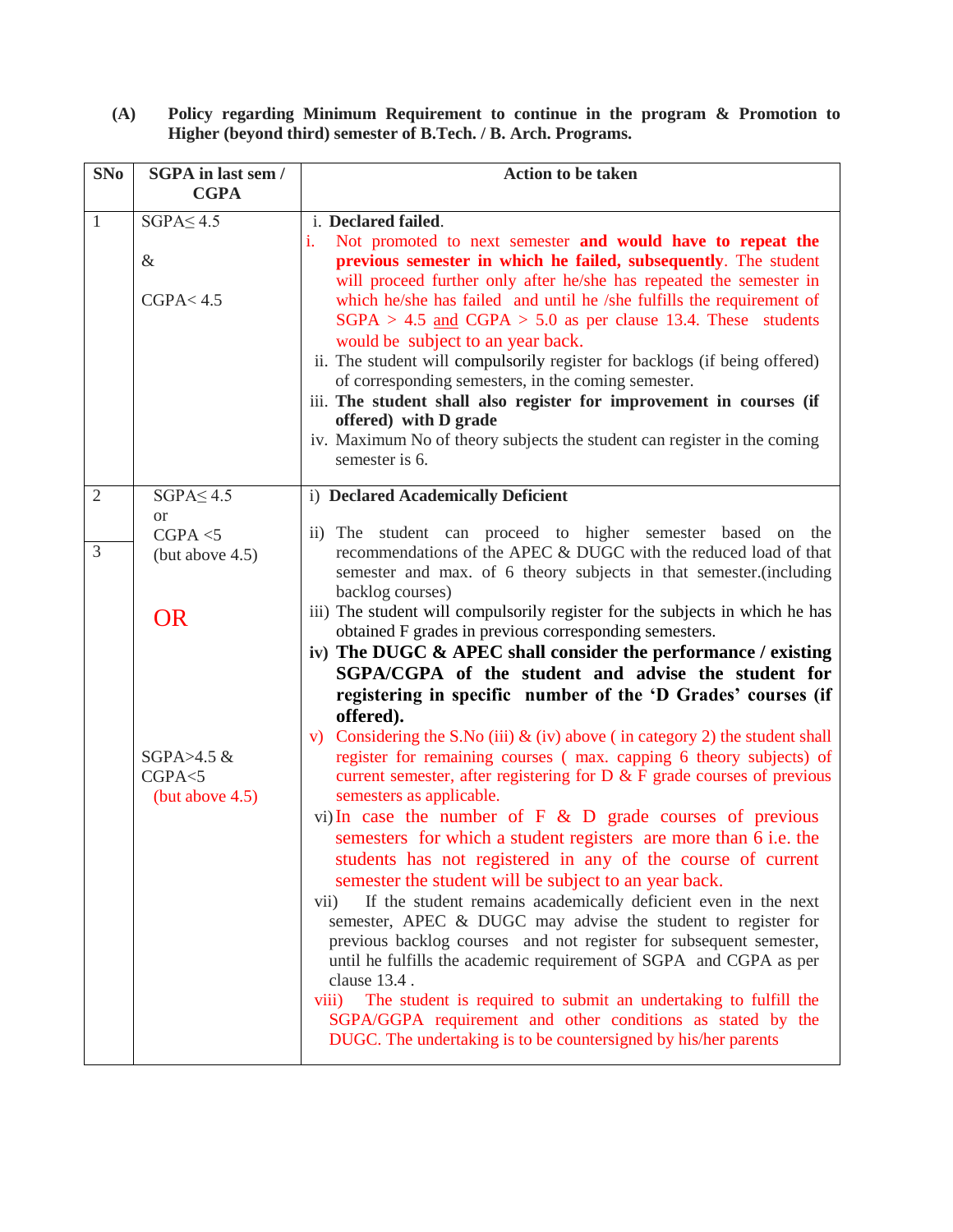| $\overline{4}$ | $SGPA \leq 4.5 \& CGPA$<br>$>=$ 5                                                   | $\mathbf{i}$<br>To be promoted to next semester with warning<br>The student can register for normal load of the semester.<br>$\overline{ii}$<br>iii) The student will compulsorily register for the backlog courses of the<br>previous corresponding semesters.<br>iv) A warning to be issued by the DUGC of the concerned department.<br>v) The student is required to fulfill the minimum requirement of SGPA $\&$<br>CGPA as per Clause 13.4 in next semester.<br>vi) In case the student fails to fulfill the minimum requirement of SGPA<br>& CGPA, he shall not be allowed to proceed further till he /she fulfills<br>the academic requirement of SGPA and CGPA as per clause 13.4.<br>vii) The department shall be required to intimate the status of the student<br>to his parent /guardian.                                                                                                                                                                                                                                                                                                                                                                                                                                                                                                                                                                                                                                                                                                                                                                                                                                                                                                                                                                                                                                                                                                                                                                                     |
|----------------|-------------------------------------------------------------------------------------|-------------------------------------------------------------------------------------------------------------------------------------------------------------------------------------------------------------------------------------------------------------------------------------------------------------------------------------------------------------------------------------------------------------------------------------------------------------------------------------------------------------------------------------------------------------------------------------------------------------------------------------------------------------------------------------------------------------------------------------------------------------------------------------------------------------------------------------------------------------------------------------------------------------------------------------------------------------------------------------------------------------------------------------------------------------------------------------------------------------------------------------------------------------------------------------------------------------------------------------------------------------------------------------------------------------------------------------------------------------------------------------------------------------------------------------------------------------------------------------------------------------------------------------------------------------------------------------------------------------------------------------------------------------------------------------------------------------------------------------------------------------------------------------------------------------------------------------------------------------------------------------------------------------------------------------------------------------------------------------------|
| 5              | $SGPA > 4.5 \& CGPA$<br>$>=5$                                                       | To be promoted to next semester                                                                                                                                                                                                                                                                                                                                                                                                                                                                                                                                                                                                                                                                                                                                                                                                                                                                                                                                                                                                                                                                                                                                                                                                                                                                                                                                                                                                                                                                                                                                                                                                                                                                                                                                                                                                                                                                                                                                                           |
| 6              | Promotion beyond<br>4 <sup>th</sup><br>semester<br>of<br>B.Tech / B.Arch<br>Program | Students are mandatorily required to have successfully completed<br>$\ddot{1}$<br>the courses of (N minus 4)th semester for registering in nth<br>semester i.e. a student shall be promoted to $5^{\text{th}}$ , $6^{\text{th}}$ , $7^{\text{th}}$ & $8^{\text{th}}$<br>semester of B.Tech program only when he/she has successfully<br>completed all the prescribed courses( i.e. no backlog) of $1^{st}$ , $2^{nd}$ ,<br>$3^{rd}$ & 4 <sup>th</sup> semesters respectively. Likewise for B.Arch program, a<br>student shall be promoted to $5th$ , $6th$ , $7th$ , $8th$ & $10th$ semester<br>only when he/she clears the backlog of $1st$ , $2nd$ , $3rd$ & $4th$ & $6th$<br>semesters respectively.<br>ii) A student not promoted to higher semester in view of N-4 rule<br>shall register for a semester to clear only the backlogs. He /she<br>shall not be permitted to register for additional course of higher<br>semester.<br>iii) The semester spent by the student to clear only the backlog<br>courses, shall be considered for reckoning the number of semester<br>spent by the student w.r.t the maximum permissible limit<br>prescribed for the award of the degree.<br>iv) A student with C.G.P.A between 5 - 6, not permitted to<br>"Nth'(higher) semester due one backlog in N-4 <sup>th</sup> semester, is<br>additionally permitted to register for improvement in<br>two<br>courses in which he/she has obtained D Grade (if offered)<br>alongwith his/her back paper subject to following;<br>This chance shall be given only once.<br>The maximum grade that can be earned in the examination<br>$\bullet$<br>for improvement shall be limited to 'BB' and if the<br>student obtains grade higher that BB it will be truncated to<br>BB.<br>The students not promoted to higher semester on account of N-4<br>V)<br>rule would be subject to an year back as the student cannot<br>proceed to higher semester till he/she has completed the<br>previous semester. |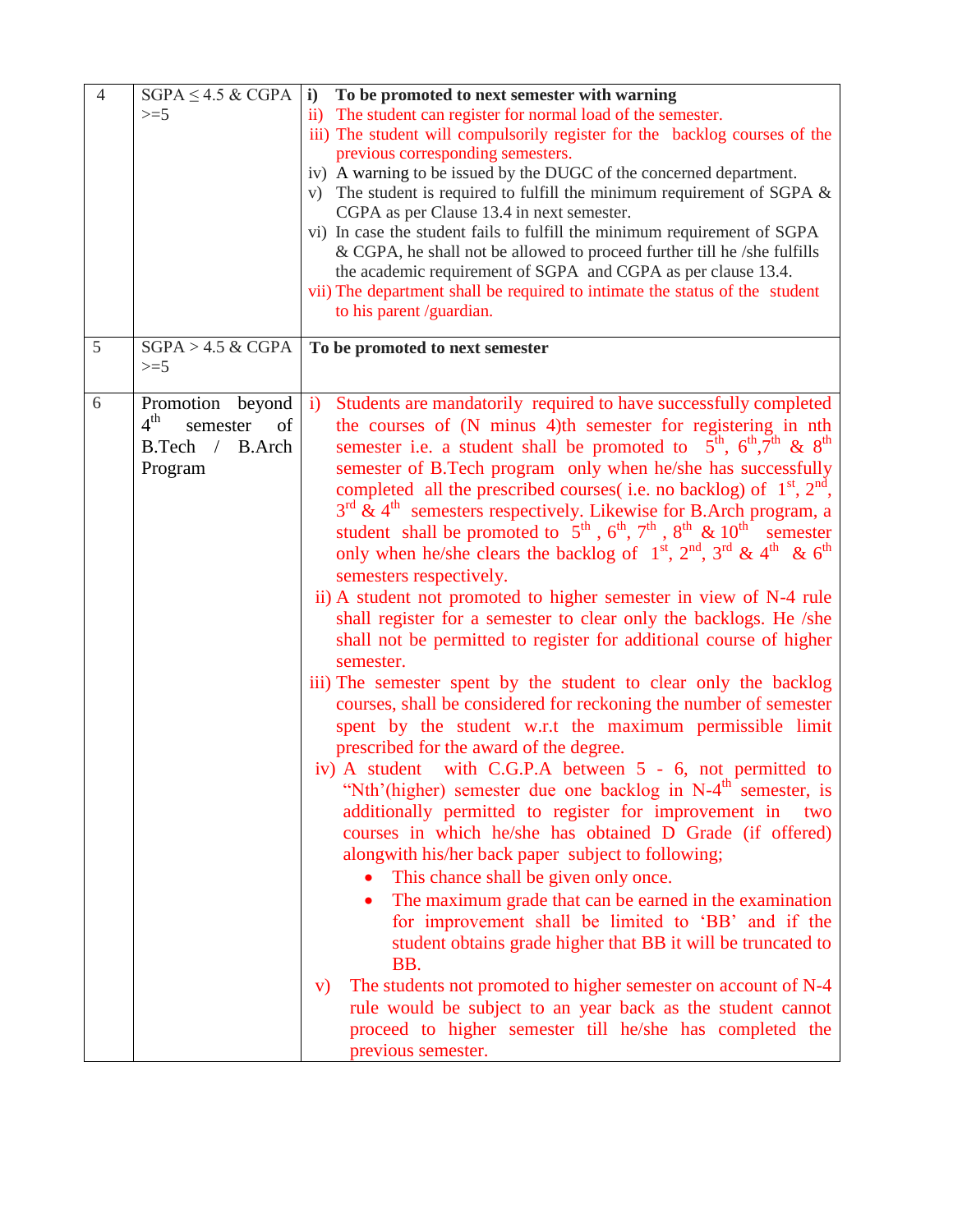## **(c ) Policy regarding Grades obtained in courses registered for improvement**

- (i) In case a student registers for a "D Grade course" for improvement, in a Semester / Supplementary examination and scores" F Grade" instead of up-gradation in his/her grade, than only the new (revised grade) attained by the student shall be incorporated in the revised Grade sheet for computation of his/her CGPA, irrespective it is "Grade F or any other grade permitted for such cases.
- (ii) Whenever a student is permitted to repeat, improve, substitute a course, the new Letter Grade replaces tge old letter Grade in the computation of CGPA, but bothe the Grades appear on his/her Grade Sheet.

## **(d) Categories of the students who would be subject to an year back.**

Students who have failed in one semester / taken semester withdrawal / rusticated for one semester / not promoted to higher semester on account of N-4 rule or any other reason /Academically deficient student not able to register for higher semester courses due to registration of pending backlogs / cancellation of semester examination on account of Unfair- means, would be subjected to an Year Back:

#### **(e) Policy regarding of semester fee payment**

- i) In case a student registers for backlogs /improvement in a semester, he/she would be required to pay fee as applicable to regular students.
- ii) In case the student does not register for any courses in semester or takes semester withdrawal, he / she would pay only institute fee & admission fee (as applicable) and the student is not required to pay tuition fee.

#### **(f) Policy regarding registration of additional courses in a semester in special categories .**

- (i) Students fulfilling the SGPA and CGPA requirement as per clause 13.4 and having only one backlog course in a previous semester may be permitted to register for the backlog course (if offered) in addition to the current semester courses provided there is no clash in the time table and subject to the permission by the DUGC  $\&$  APEC under intimation to the Dean academic.
- (ii) A student who has no backlog and has CGPA of 7.0 and above at the end of the previous semester are eligible to take extra courses ( not more than two) apart from the courses prescribed in the curriculum in the  $7<sup>th</sup>$  &  $8<sup>th</sup>$  semester however, subject to the permission by the DUGC & APEC under intimation to the Dean academic. The extra courses shall be shown in the Grade Sheet as **EXT** category and will be taken for CGPA calculation.
- (iii) A student shall be permitted to register for a course in a semester provided he/she has successfuly passed pre-requisite stipulated for the course by the concerned department .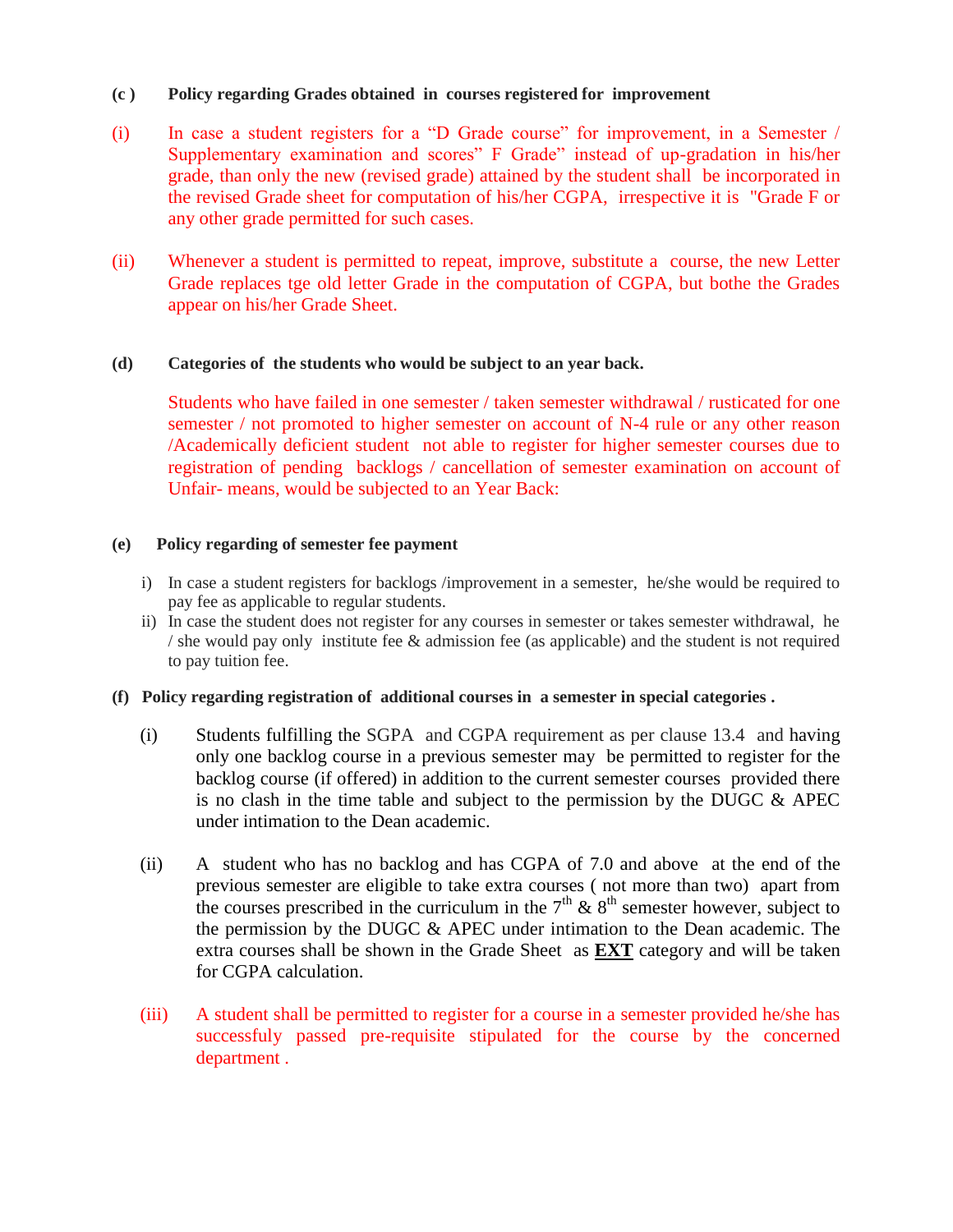### **Policy regarding registration of additional courses in a semester in special categories .**

- (i) Students fulfilling the SGPA and CGPA requirement as per clause 13.4 and having only one backlog course in a previous semester may be permitted to register for the backlog course (if offered) in addition to the current semester courses provided there is no clash in the time table and subject to the permission by the DUGC  $\&$  APEC under intimation to the Dean academic.
- (ii) A student who has no backlog and has CGPA of 7.0 and above at the end of the previous semester are eligible to take extra courses ( not more than two) apart from the courses prescribed in the curriculum in the  $7<sup>th</sup>$  &  $8<sup>th</sup>$  semester however, subject to the permission by the DUGC & APEC under intimation to the Dean academic. The extra courses shall be shown in the Grade Sheet as **EXT** category and will be taken for CGPA calculation.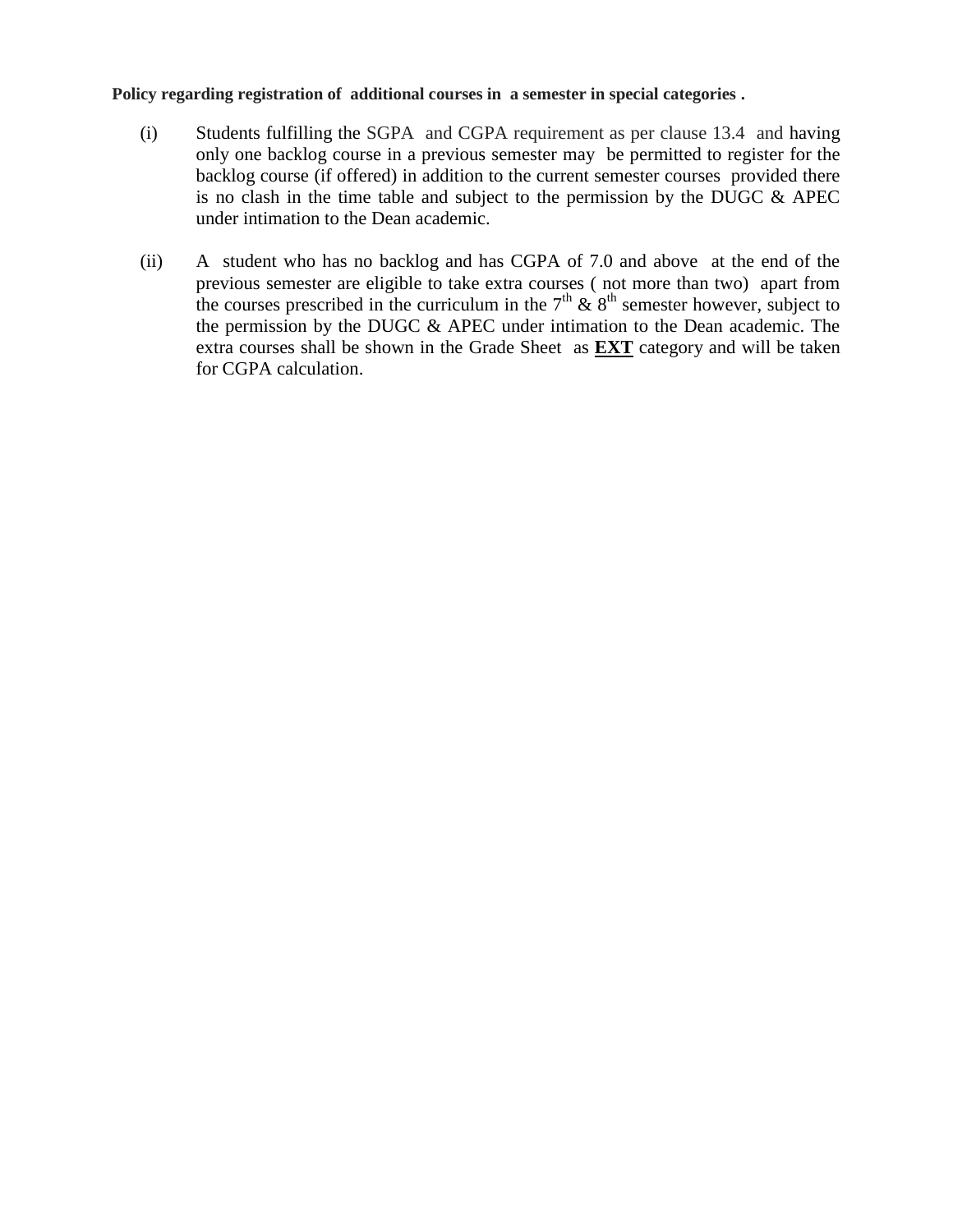|    | 1) If backlogs                                                                                                                                                                                              | He shall have to register for completing the academic requirements for                                                                                                                                                                                                                                                                                                                                                                                      |
|----|-------------------------------------------------------------------------------------------------------------------------------------------------------------------------------------------------------------|-------------------------------------------------------------------------------------------------------------------------------------------------------------------------------------------------------------------------------------------------------------------------------------------------------------------------------------------------------------------------------------------------------------------------------------------------------------|
| 5  | pending even after<br>completion of 4/5<br>years in case of<br>B.Tech /B.Arch<br>program<br>respectively<br>2) In case $'1'$ if<br>the backlogs are<br>only in semester<br>consequent to<br>coming semester | award of degree<br>iii) Assuming there is no backlog in odd semester $\&$ the same is<br>available only in even semester :-<br>iv) Only institute fee & admission fee (as applicable) is to be paid. The<br>student is not required to pay tuition fee for odd semester.<br>However, for the even semester in which backlogs are there, he/she<br>V)<br>will register for those subject(s). The fee structure shall be at par with<br>the regular students. |
| 6  | <b>Students</b><br>Registering for<br>$\mathbf{D}$<br>Grade<br><b>Courses</b>                                                                                                                               | In case a student registers for a "D Grade course" for improvement,<br>in a Semester / Supplementary examination and scores" F Grade"<br>instead of up-gradation in his/her grade, than only the new (revised<br>grade) attained by the student shall be incorporated in the revised<br>Grade sheet for computation of his/her CGPA, irrespective it is<br>"Grade F or any other grade permitted for such cases.                                            |
| 7. | of<br><b>Categories</b><br>year back                                                                                                                                                                        | In case of the students who have failed in one semester / taken<br>semester withdrawal / rusticated for one semester / a semester<br>examination cancelled on account of Unfair means would be<br>subjected to an Year Back:                                                                                                                                                                                                                                |
| 8  |                                                                                                                                                                                                             |                                                                                                                                                                                                                                                                                                                                                                                                                                                             |

As per the approval of Senate and the provisions stipulated in UG regulations, the promotion of B.Tech / B.Arch students to even semester academic year 2014-15 shall be governed by following rules:

| SNo | <b>SGPA</b> in last sem | <b>Action to be taken</b> |
|-----|-------------------------|---------------------------|
|     | <b>CGPA</b>             |                           |
|     |                         |                           |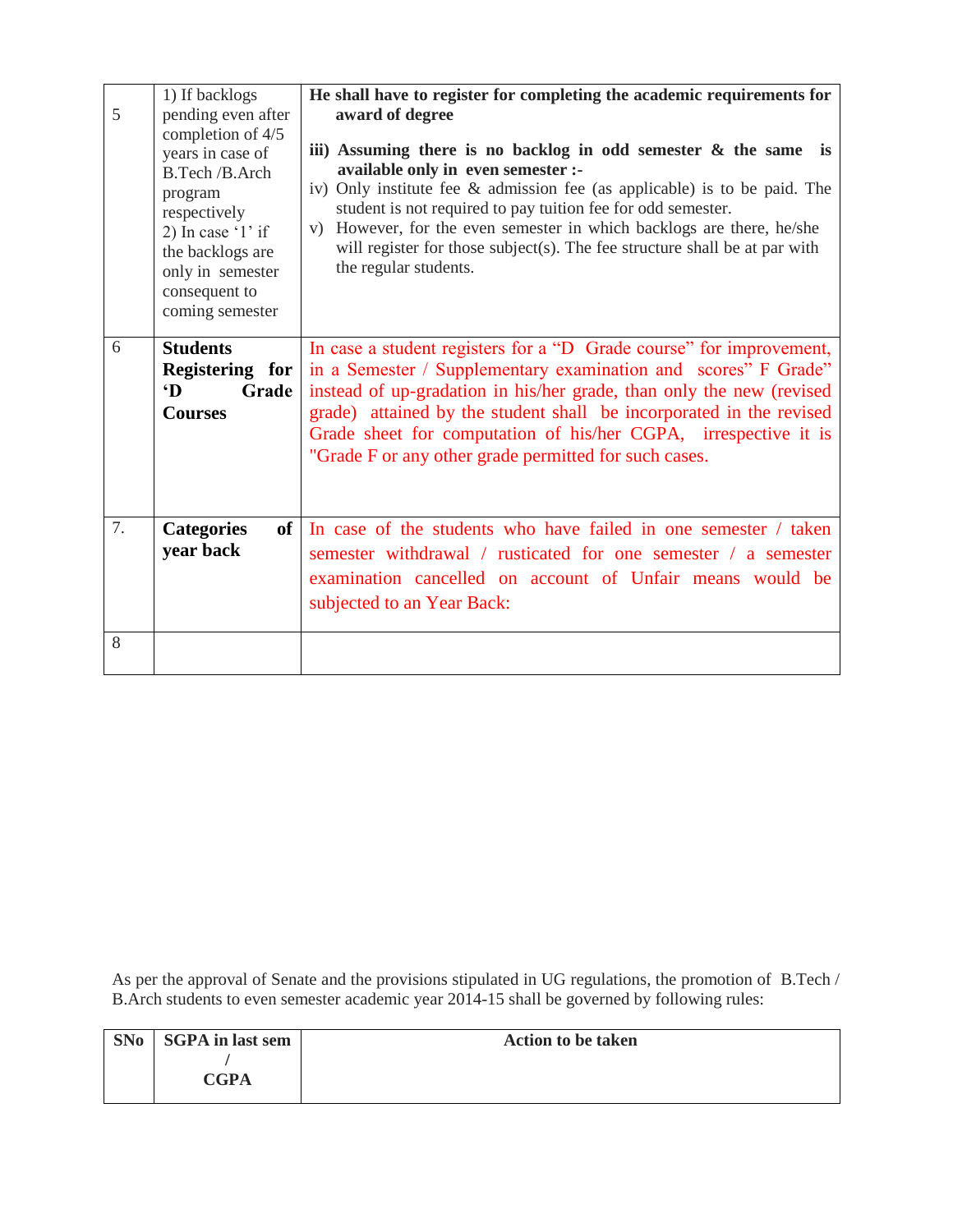| $\mathbf{1}$   | $SGPA \leq 4.5$                                                                                                           | v. Declared failed.                                                                                                                                                                                                                                                                                                                                                                                                                                                                                                                                                                                                                                                                                                                                                                                                                                                                                                                                                                                                                                                                                                                                                                                                                                                                                                                                                                                                                                                                                                                                                                   |
|----------------|---------------------------------------------------------------------------------------------------------------------------|---------------------------------------------------------------------------------------------------------------------------------------------------------------------------------------------------------------------------------------------------------------------------------------------------------------------------------------------------------------------------------------------------------------------------------------------------------------------------------------------------------------------------------------------------------------------------------------------------------------------------------------------------------------------------------------------------------------------------------------------------------------------------------------------------------------------------------------------------------------------------------------------------------------------------------------------------------------------------------------------------------------------------------------------------------------------------------------------------------------------------------------------------------------------------------------------------------------------------------------------------------------------------------------------------------------------------------------------------------------------------------------------------------------------------------------------------------------------------------------------------------------------------------------------------------------------------------------|
|                | $\&$<br>CGPA < 4.5                                                                                                        | vi. Not promoted to next semester and would have to repeat the<br>previous semester in which he failed, subsequently.<br>vii. The student will register only for backlogs (if being offered) in the<br>coming semester. The student shall also register for improvement<br>in courses (if offered) with D grade (max 6 subjects).<br>viii. As the student will proceed further only after he/she has repeated the<br>semester in which he/she has failed hence, the student will be subject<br>to an year back.<br>ix. The fee structure for the coming sem. shall be at par with the regular<br>students.<br>x. The student will not be allowed to proceed to higher semester until he<br>fulfills the requirement of $SGPA > 4.5$ and $CGPA > 5.0$ as per clause<br>13.4                                                                                                                                                                                                                                                                                                                                                                                                                                                                                                                                                                                                                                                                                                                                                                                                            |
| $\overline{2}$ | $SGPA \leq 4.5$                                                                                                           | ix)DeclaredAcademically Deficient                                                                                                                                                                                                                                                                                                                                                                                                                                                                                                                                                                                                                                                                                                                                                                                                                                                                                                                                                                                                                                                                                                                                                                                                                                                                                                                                                                                                                                                                                                                                                     |
|                | <sub>or</sub><br>CGPA < 5<br>(but above $4.5$ )<br>Or<br>Has backlog of<br>more than 3<br>courses in core-<br>curriculum. | x) The student can proceed to higher semester based on the<br>recommendations of the APEC & DUGC with the reduced load of that<br>semester and max. of 6 theory subjects in that semester. (including<br>backlog courses)<br>xi) The student will compulsorily register for the subjects in which he has<br>obtained F grades in previous semesters.<br>$xii)$ The DUGC & APEC shall consider the performance / existing<br>SGPA/CGPA of the student and advise the student for<br>registering in specific number of the 'D Grades' courses (if<br>offered).<br>Considering the S.No (iii) $\&$ (iv) above (in category 2) the student<br>xiii)<br>shall register for remaining courses of current semester on after<br>registering for $D \& F$ grade courses of previous semesters as applicable.<br>However, this will be subject to the max. Capping of 6 theory subjects<br>as mentioned above.<br>In case the number of $F \& D$ grade courses of previous<br>$\dot{x}$ iv)<br>semesters for which a student registers are more than three (<br>i.e. the number of courses of current semester for which the<br>student registers is less than 3) than the student will be subject<br>to an year back.<br>xv) The fee structure shall be at par with the regular student.<br>If the student remains academically deficient even in the next<br>xvi)<br>semester, APEC & DUGC may advise the student to register for<br>previous backlog courses and not register for subsequent semester,<br>until he fulfills the academic requirement of SGPA and CGPA as per<br>clause 13.4. |
| 3              | SGPA $>4.5$ &                                                                                                             | <b>DeclaredAcademically Deficient</b>                                                                                                                                                                                                                                                                                                                                                                                                                                                                                                                                                                                                                                                                                                                                                                                                                                                                                                                                                                                                                                                                                                                                                                                                                                                                                                                                                                                                                                                                                                                                                 |
|                | CGPA < 5                                                                                                                  | All the provisions in case '2' shall be applicable to the student.                                                                                                                                                                                                                                                                                                                                                                                                                                                                                                                                                                                                                                                                                                                                                                                                                                                                                                                                                                                                                                                                                                                                                                                                                                                                                                                                                                                                                                                                                                                    |
| 4              | $SGPA \leq 4.5 \&$                                                                                                        | vi) To be promoted to next semester                                                                                                                                                                                                                                                                                                                                                                                                                                                                                                                                                                                                                                                                                                                                                                                                                                                                                                                                                                                                                                                                                                                                                                                                                                                                                                                                                                                                                                                                                                                                                   |
|                | $CGPA \geq 5$                                                                                                             | vii) A warning to be issued by the DUGC of concerned department.                                                                                                                                                                                                                                                                                                                                                                                                                                                                                                                                                                                                                                                                                                                                                                                                                                                                                                                                                                                                                                                                                                                                                                                                                                                                                                                                                                                                                                                                                                                      |
|                |                                                                                                                           | The student is required to fulfill the minimum requirement of<br>viii)<br>SGPA & CGPA as per Clause 13.4 in next semester.                                                                                                                                                                                                                                                                                                                                                                                                                                                                                                                                                                                                                                                                                                                                                                                                                                                                                                                                                                                                                                                                                                                                                                                                                                                                                                                                                                                                                                                            |
|                |                                                                                                                           |                                                                                                                                                                                                                                                                                                                                                                                                                                                                                                                                                                                                                                                                                                                                                                                                                                                                                                                                                                                                                                                                                                                                                                                                                                                                                                                                                                                                                                                                                                                                                                                       |